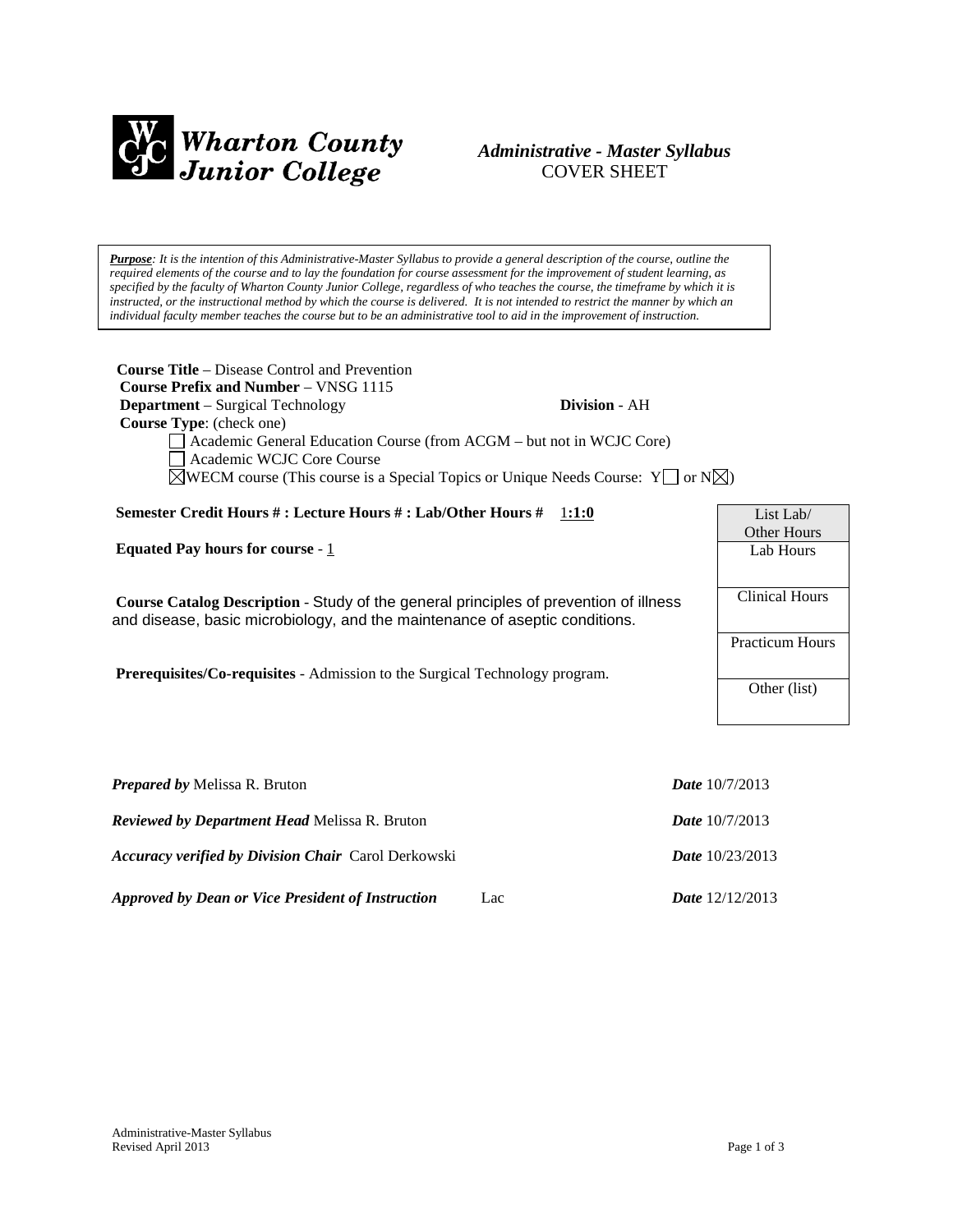

**I. Topical Outline** – Each offering of this course must include the following topics (be sure to include information regarding lab, practicum, clinical or other non-lecture instruction):

- I An Introduction to Microbiology
- II Microbial Growth and Development
- III Host/Parasite Relationship
- IV Bacteriology
- V Gram Negative and Gram Positive Bacteria
- VI Mycobacteria, Spirochetes and Rickettsia
- VII Pathogens of Body Fluids and Systems
- VIII Pathogens of Body Fluids and Systems (cont)
- IX Viruses, Parasites and Fungi
- X Wound Healing

#### **II. Course Learning Outcomes**

| <b>Learning Outcomes</b><br>Upon successful completion of this course,<br>students will:                                                                                                            | <b>Methods of Assessment</b>        |
|-----------------------------------------------------------------------------------------------------------------------------------------------------------------------------------------------------|-------------------------------------|
| Identify characteristics of common<br>microorganisms; discuss the methods of<br>preventing illness through utilization of standard<br>precautions; and describe principles of aseptic<br>techniques | Daily work,<br>Unit exams,<br>Final |

#### **III. Required Text(s), Optional Text(s) and/or Materials to be Supplied by Student.**

Microbiology for the Surgical Technologist, latest edition, by Price and Frey, published by Thompson/Delmar

#### **IV. Suggested Course Maximum** - 16

#### **V. List any specific spatial or physical requirements beyond a typical classroom required to teach the course**.

Computer/internet

**VI. Course Requirements/Grading System – Describe any course specific requirements such as research papers or reading assignments and the generalized grading format for the course** Final evaluation in the course will be based on grades achieved during the semester and the final exam. The following scale will be used in final evaluation.

| 90 – 100 | A |
|----------|---|
| 89 – 80  | B |
| 79 – 75  | C |
| 74 –0    | F |

The grade of "D" is not awarded nor accepted for transfer in the Surgical Technology Program. The student must maintain a grade point average of 75 (C).